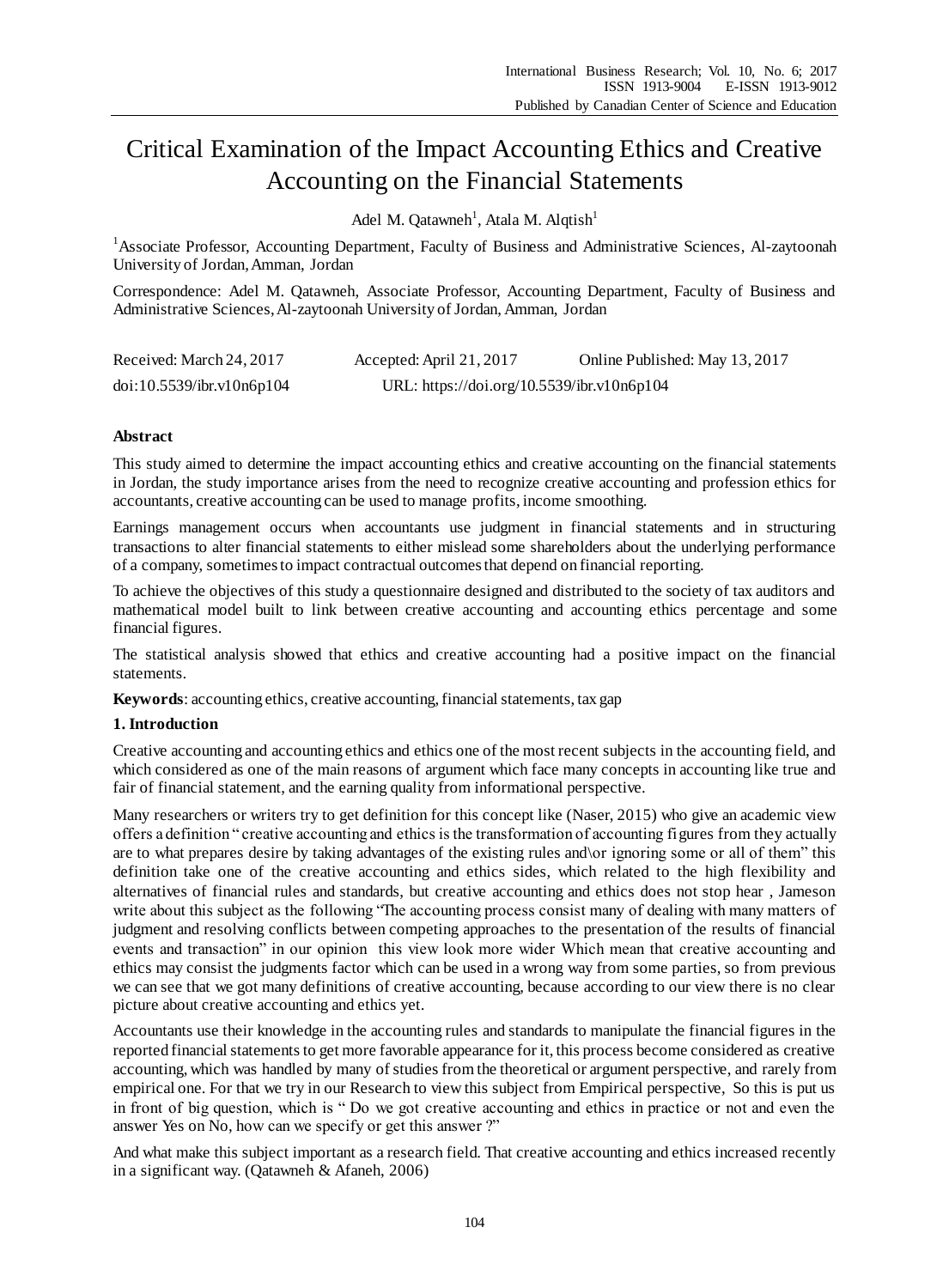we will try in this study to reach to a clear view of creative accounting and ethics and ethics in Jordan and to which extent it exist in the practice in Jordanian companies, and try to make a relation between some financial ratios or figures and the existing of creative accounting and ethics and ethics.

This view will be from a tax perspective which mean that we want to explain if the differences between the income presented by companies in reported financial statement and the adjusted income by ISTD, and try to know if the different caused by creative accounting and ethics or differences between taxes law and accounting standards (IFRS). (Qatawneh, 2012).

## **2. Study Problems**

Due to the lack of researches addressing the critical examination of the impact ethics and creative accounting on the financial statements particularly in Jordan, this study attempts to answer the following questions:

- **1.** What is the impact of accounting ethics on the financial statements?
- **2.** What is the impact of creative accounting on the financial statements?
- **3.** What is the importance of accounting ethics and creative accounting on the financial statements?
- **4.** How does creative accounting impact on the financial statements?

# **3. Literature Review**

*Kamau, (2015), study the creative accounting of several companies in Kenya, the study was based on the theories, which were used to identify these practices,* data was acquired through administering questionnaires and interviews, accountants, internal auditors and mangers of companies publicly listed on the market. A sample of 39 out of a target population of 64 Companies listed was extracted from the market website. Analysis of variance (ANOVA) was used to establish if there is a statistical significance between the observed and expected amounts. Regression analysis together with the Pearson coefficient of correlation, were used to test hypothesis. The results showed the level significant impact on creative accounting among the companies listed on the market for practices such as Managements compensation, contractual obligation, and tax.

*Qatawneh, (2013), investigate the effect of developing the international financial reporting standards and international standards on audit on the tax legislation in Hashemite kingdom of Jordan, This study found that* there is a statistical evidence of the international financial reporting standards on the tax law, with the presence of some weak effect from the point of view of the research sample related to the fair value and the extent of its use in the investments, and the financial instruments. And there is no effect with statistical evidence of the auditing standards on the tax law, with the presence of some difficulties related to the evaluations and the future values which necessitate the auditor to take them into consideration during the audit.

The study recommended that is important to understand the necessity of the awareness for auditors with what's related to the importance of the most convenient planning and the importance of analytical revision in auditing activities with what corresponds with the goals on which auditing has been used in order to achieve harmony between IFRS and tax law. The necessity of awareness for accountants and auditors with the importance of the fair value and its impact on financial data and information through showing the financial data risks that are related to the application of the fair value and its effect on reporting financial statements and the accounting acknowledgement of financial data. The paper also recommended to Increasing the coordination and collaboration between the legal association of accountants and the income tax department for the purposes of standing on all the obstacles that occur without the acceptance of all the certified accounts from auditors in the patrol and without auditing from the income tax department.

# **4. Methodology**

The previous empirical studies even it rare, like (John and others, 2005) study which, depend on asking direct question about the creative accounting and ethics like question: Do you consider the use of creative accounting and ethics to be a serious problem?, Do you consider the use of ethics to be a serious problem?

By this methodology they forget an important matter, which is, does the people who answer these questions get the knowledge and the right knowledge.

This means that there results maybe not correct, and this point becomes more important in our study because the education level and knowledge in this field is to narrow, especially that our questionnaire introduce to tax department auditor.

So if we want to get a real result about the existing of creative accounting and ethics and ethics in the Jordanian companies we have to get two main two things which is, the ability to separate between what it's creative and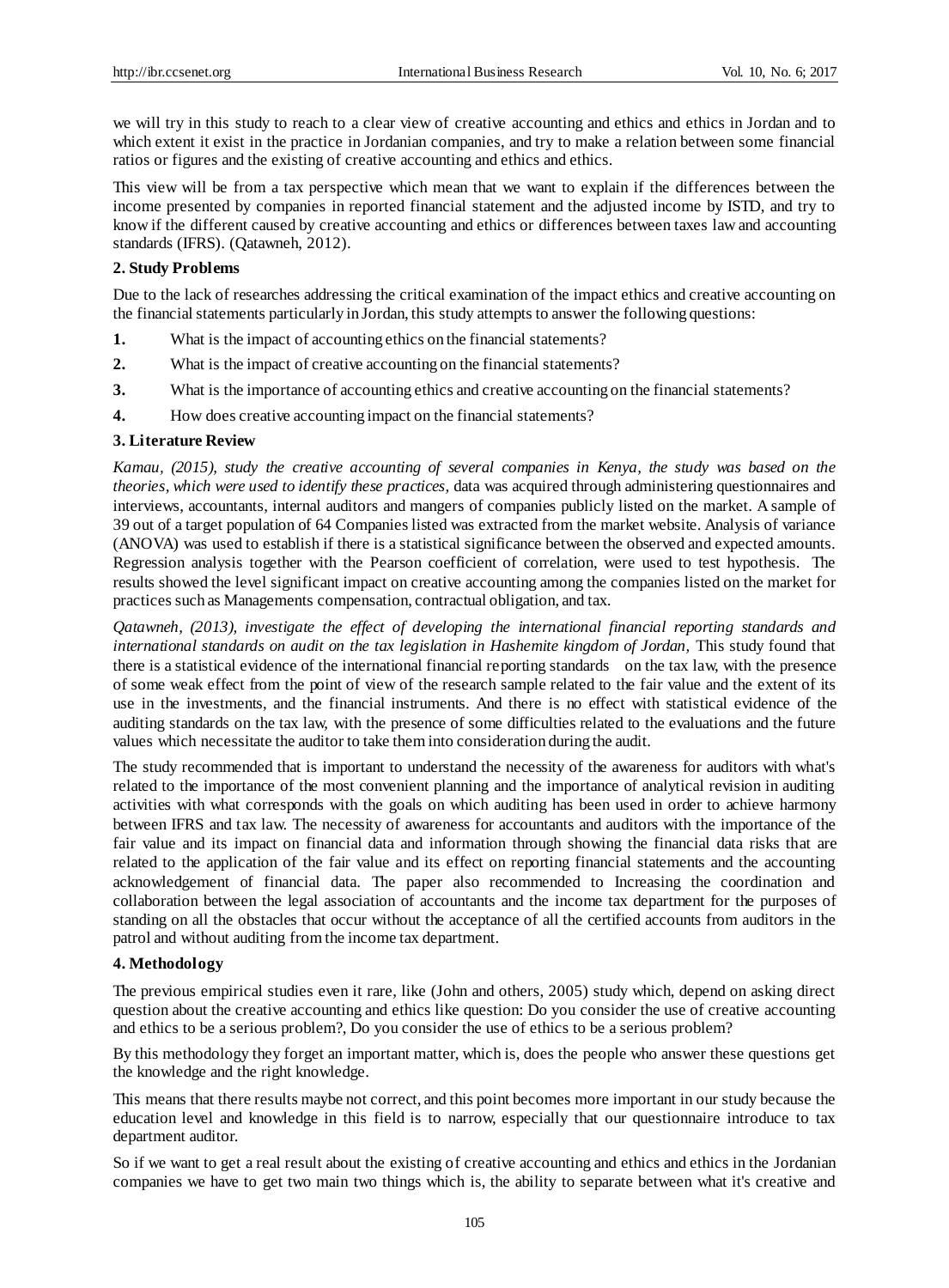what isn't, the second thing is get ability to monitor the real practice in the Jordanian companies.

This study consist two parts the first is monitor the practices of creative accounting and ethics and ethics throw ask the auditor about all the rejected transaction which they face when they make their assessment on the companies, from here we will get all the disagreement matters between the tax department and companies.

Then we take this case and develop it to questionnaire, also we add some points that we found it necessary to make the questionnaire more extent, like mention some point like, record revenue before it accrued, even it not possible in Jordan, and because most of the Jordanian companies try to reduce the tax expense by decrease the net income.

Also we add some points, which it exists in law as a disagreement matters with it. maybe our classifications to these cases which we get from assessors look argument, but it look better that ask about creative accounting and ethics in direct way , and get many views about the definition of creative accounting and ethics , and what is creative or not, which will effect on our results significantly.

Also it's important to mention that the nature of shenanigans in the Jordanian company focus on decrease the profit , not increase it , that not mean that we didn't mention points related to the creative practices which affect in the income and increase it.

As shown previously, the questionnaire will consist a group of cases cause the difference between the number of net income which present by the companies and the one which tax department apply, and we ask the tax Auditors two mention to which degree he face this case while he audit the companies.

## **5. Hypothesis**

After reviewing literature and some previous papers that related to the subject of this study, the researcher developed the following hypotheses to test them later to answer the questions for this study, draw some recommendations, present some finding based on the results of hypothesis testing.

**H1** : Is creative accounting and ethics Cause the differences which exist between the net income that presented by company and other that adjusted by ISTD.

**H2** : Is there a difference between International Financial Reporting Standards (IFRS) and taxes law cause the difference between the net income that presented by company and other that adjusted by ISTD.

We also can represent the previous hypothesis in the following chart:



In more details, we will analyze the questionnaire result to see the percentage of creative accounting, and then we will link between creative accounting and ethics percentage and some financial figures, so our mathematical model will be as the following:

 $Ca = b_0 + b_1 DBA + b_2 PRO + b_3 GRR + b_4 CFOP$ 

The variables are:

CA: Creative accounting and ethics and ethics

DBA: Total Debt to Total Assets Ratio.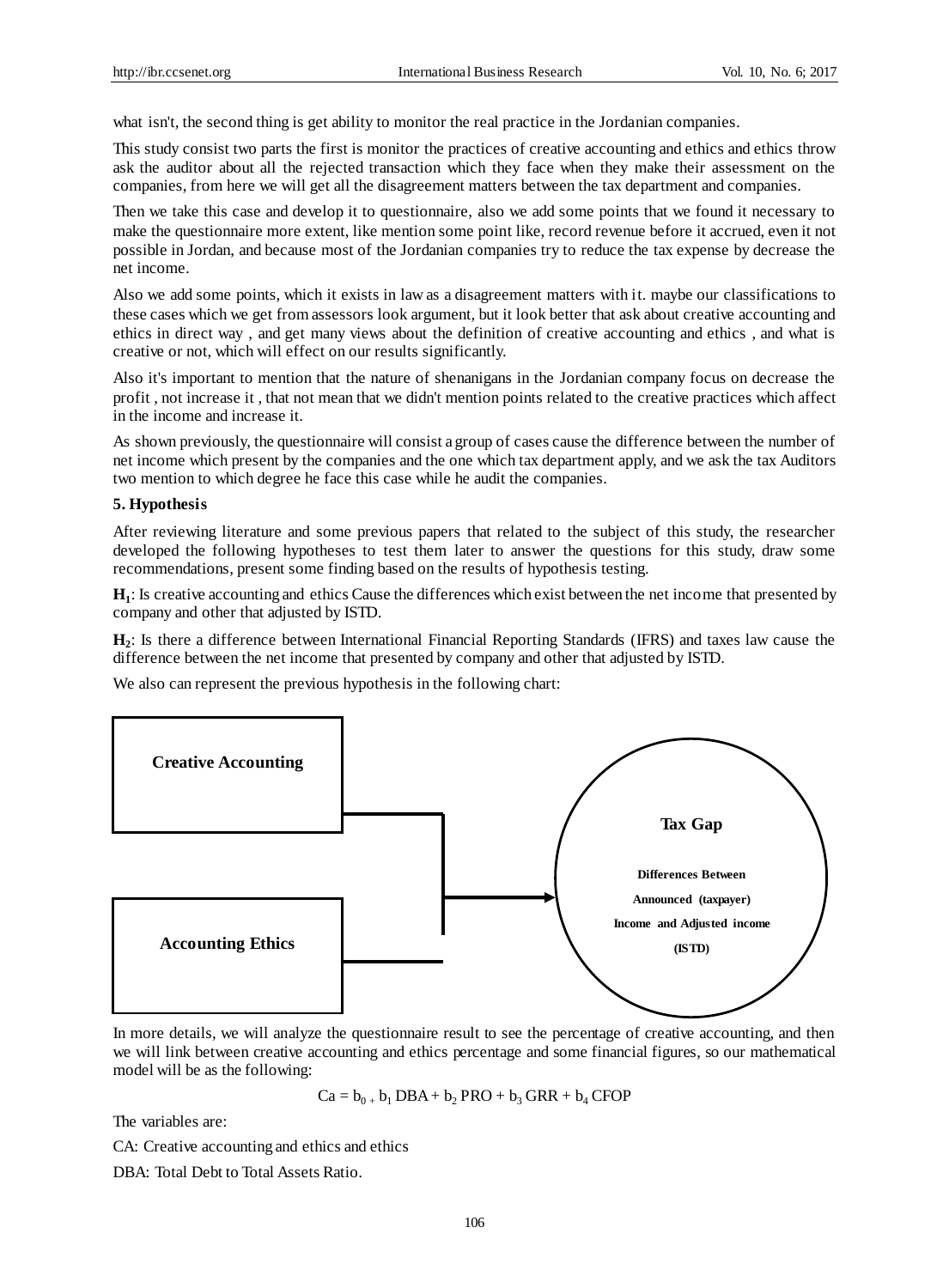PRO: Net profit after Taxes.

GRR: Growth Rate.

CFOP: Cash Flow from Operation.

As following we will explain why we choose the above variables and the theoretical relation with existence of creative accounting:

Total Debt to Asset Ratio

We choose this ratio because it represent the percentage of Debt in companies, which mean that the possibility of non-real transaction become more and more, because the transaction that doesn't depend on cash bases, easy to manipulate with, so regarding that we see that forensic accountant try to detect these transactions.

We measure this variable as following.

Total Debt to Asset Ratio = short and long debt / total Assets

Net profit after taxes

Also we choose this variable because it well known that (especially in Jordan) that creative accounting and ethics activities increase when the net income become higher and higher, because management want always to pay less amount than it should be , this variable is calculated throw the income statement .

Growth Rate of the Company

As some researcher mention, the possibility of the existence of creative accounting and ethics increase when is there high and not expected growth rate in the firm or company, because they thing that creative accounting and ethics manipulate the fact to make it bigger and more favorable, so this will reflect on growth rate in significant way.

Any way we calculate this variable as following:

Growth rate = (market value for owner Equity + book value of liabilities)/book value of total Assets.

#### **6. Questionnaire Design**

In this Part we will explain all figures which included in the questionnaire, and reason behind classify it as Creative or not, but before that we will mention the main shenanigans types as mention by Howard schilit 2001

- 1- Recording Revenue too soon.
- 2- Recording bogus revenue.
- 3- Shifting future expenses to current period.
- 4- Shifting current income to later period
- 5- Boosting income with one time gain.
- 6- Failing to record all disclosed or liabilities.
- 7- Shifting current expenses to later period

Questionnaire items:

- Use IFRS method but differ with Taxes law like calculation and recording alternatives. This is will be the starting point to monitor the opinion of the person who will answer the questionnaire, and consist of the answer with the other cases.
- Recording expense of bad debts related to account receivables not accrued. This case is creative one, because it not allows even in IFRS or Taxes law, if we want to consider a debt as bad one it has to be accrued first and get other conditions also.
- Recording Revenues before the date of accrual, or not real one. This case related to point number one and goal to make inflated revenue and profit.
- Omit current revenues and shifting it to later periods. This transaction includes hide revenue figures and keeps related expenses, which will effect on the final result hardly.
- Change Inventory pricing method from period to another. This related to creative one , because change pricing method mean that company results will change , so when company decide to change pricing method for the inventory that mean it get benefit from that, which considered from many parties as kind of shenanigans.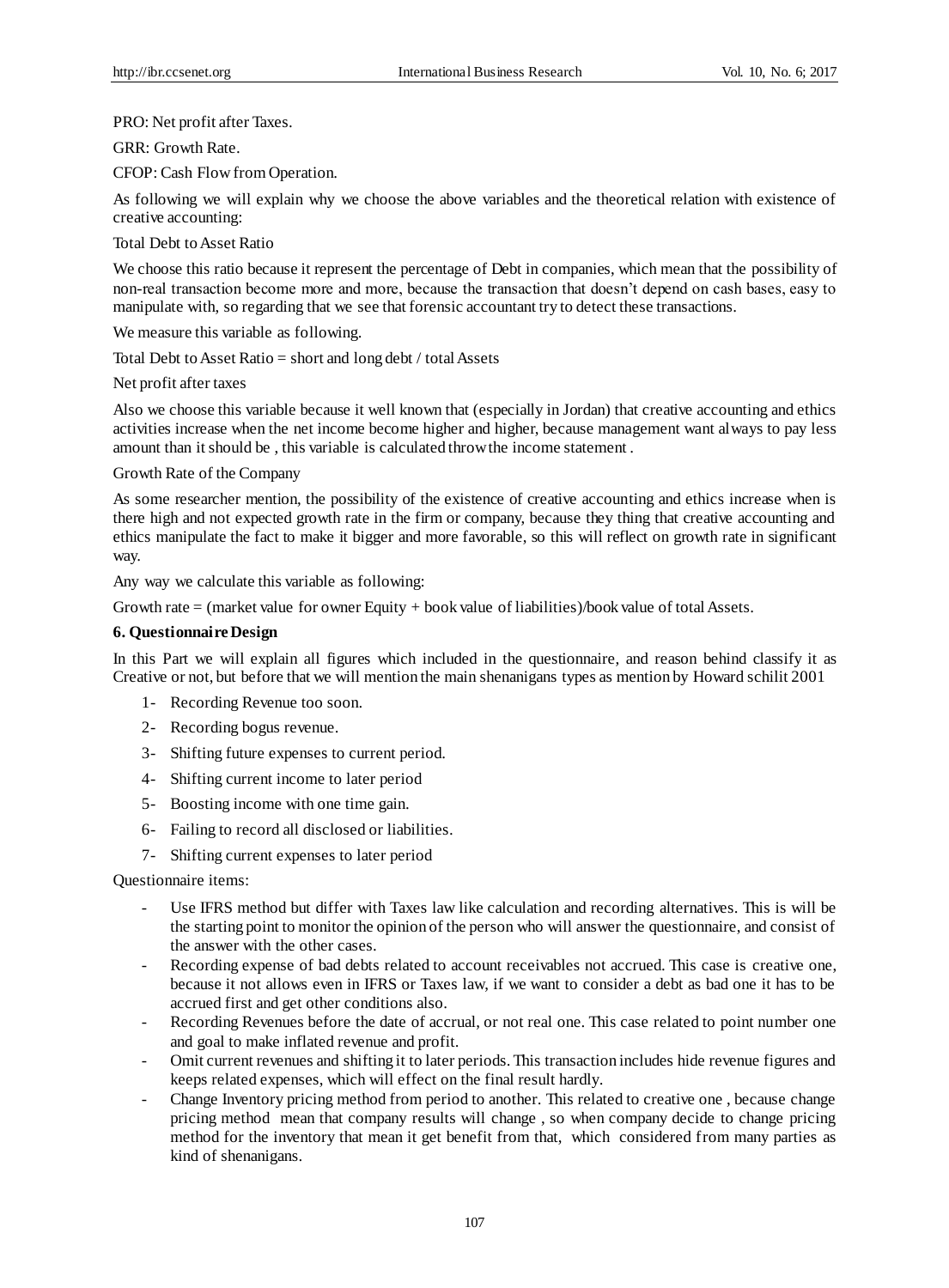- Record depreciation expense Related to unused Assets. This point consider as difference between taxes law and IFRS, because many methods of deprecation allow to record department. Expense even it used or not, but regarding to taxes law if the assets not used it not allow to record any depreciation related to it.
- Record expenses in the current period but in fact it related to later periods. This is one of the shenanigans and consists with point number three above kinds, and it allows even in or Taxes law.
- Recording mulct as expense. Taxes law rejects this point because it considered like expenses can be omit if the management work probably , but in IFRS it accepted because it's one of expenses kinds .
- Mix between capitalizing some expenses figures or considering it period expenses. IFRS get many alternatives in this field, so we can consider the same point as period expense or capitalize it, under what so called materiality, but according to taxes law, it limited by specific rules, even capitalize the figure or not, so we can say this point represent the differences between IFRS and taxes law.
- Record some allowances which is accepted by IFRS and rejected by Tax law. In IFRS allowances, record because it represent a reasonable perspective , but taxes law look at as a figure will create an expense toward it , so how we will record an expense without it exist , so the we got here difference in theoretical framework.
- Change the amount of ending inventory by change the price or quantity, especially under periodic method. Because as it known changing ending inventory effect on the cost of goods sold, so it probable to be a good place for shenanigans and creative accounting.
- Record expenses not support with probable expenses. This is creative one because this is meaning that we record not real expenses. Depends on more than one exchange rate in evaluating purchases or sales.
- Record salaries as expenses, but income tax not deducted from these salaries.
- Record training expenses and this training were internally generated.
- Record inflated salary expense like record not real one or inflate some figures.
- More than one exchange rate to evaluate purchases or sales. Because the exchange rate may change sometimes the results, because it mainly effect on cost of cost sold.
- Record Tax deducts able salaries, without deduct tax from it. This point consider as differences between Taxes law and IFRS , because in IFRS salaries consider as expenses even you deduct tax from it or not , but in taxes law to consider salaries as accepted expense you have to deduct tax from it if it tax deduct able.
- The use of unacceptable depreciation methods from taxes law perceptive. This point also consider as difference point because in IFRS you got many alternatives in deprecation method , on the contrary of taxes law which got only one deprecation method and consider accepted which is straight line method.
- Hide some revenue resources that refer to the firm and not recorded in books. This point creative one, because it rejected in both IFRS and Taxes law to hide some revenues or expenses.
- Shift accumulated loses for more than six years. Regarding Taxes law is rejected to shift loses to more than six years, but in IFRS there is no limitation on this.
- Record donations to other parties more than the actual payment. This consider as creative, because inflate the expenses more that on fact consider as manipulate of the fact of period expenses.
- Depend on low exchange rate to evaluate the purchases on the end of year, and then correct that price next year. This will change the cost of goods sold and then change the final result of period so this consider creative transaction.
- Inflate the salaries expenses by increase salaries amount, of number of employee.
- Consider some fees or salaries for foreign experts or something like that as apart from asset cost but not pay taxes for these salaries.
- Record expenses related to revenues not tax deduct able, and consider it relate to income resources that consider as tax deduct able. Here regarding taxes law you have to specify expenses regarding their Revenue source , this to some extent consider as agreed with matching principle , but also we have to know , that some alternative In IFRS that allow to you make what so called single step income statement which contain all Revenues on aside and all expenses on the other side , without specify which expense relate to revenue, but in taxes law you have to , because it deal with net profit for every Revenue source as separate figure.
- Omit part from ending inventory amount to increase the cost of goods sold. This will increase the cost of goods sold and decrease the net profit, this point is agreed to consider as creative transaction.
- Deprecate sold assets or depreciation expense become more than book value.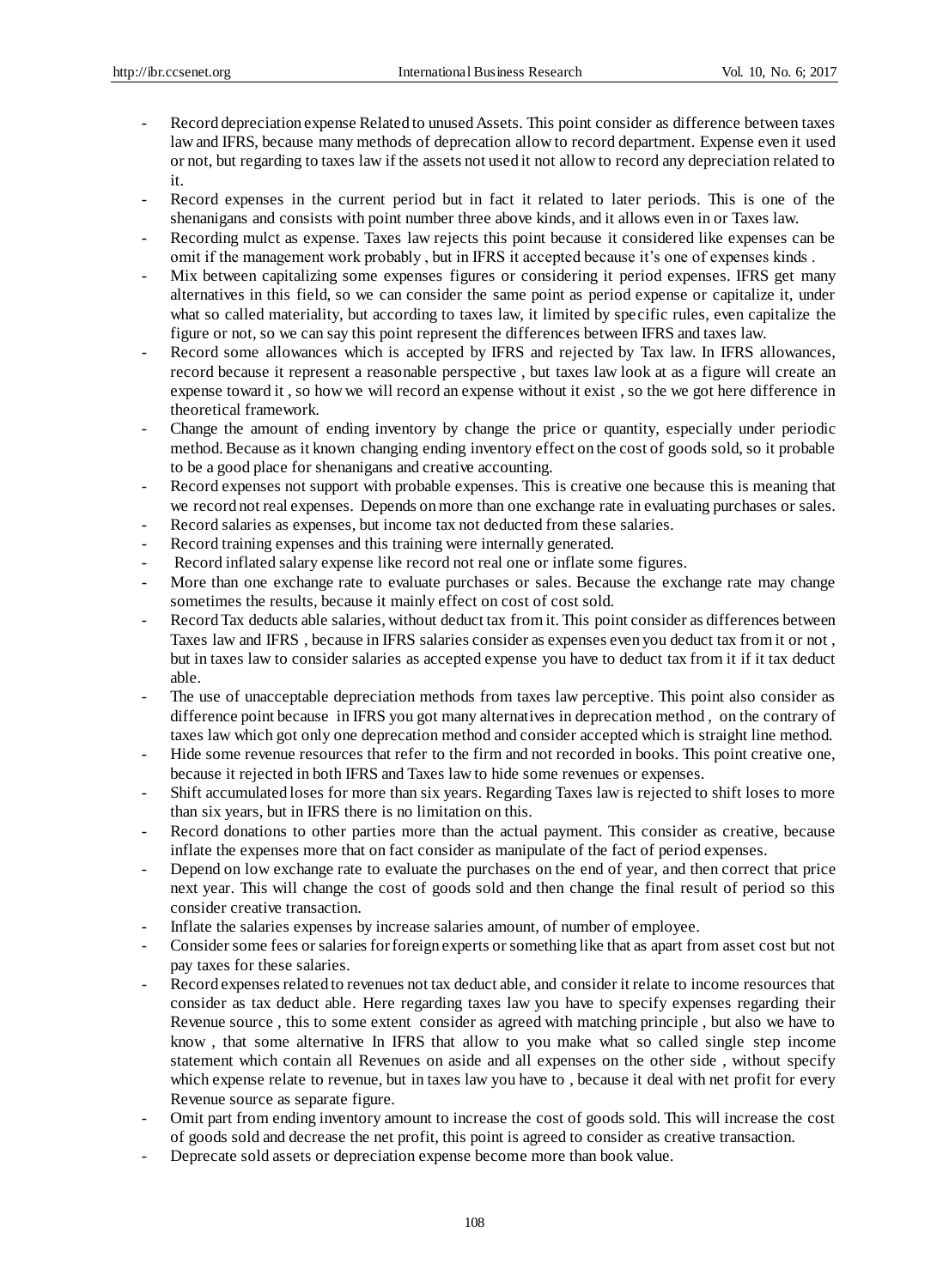- Record expenses refer to external supplier, and transfer this amount to his bank in his country then renter it to the company by partners accounts. Which mean that supplier not real, especially when there is no tax in his country, in this case he will retransfer the amount again, but will enter by the current accounts for? Partners, so by this transaction he increase the amount of expenses and get tax free with amount 25% even if he pay 10% tax on the previous transfer.
- Consider some export goods that included in export protocol as not included in the protocol.
- Increase non-real liabilities refer to Assets or expenses transactions.
- Record the shortage in Cash and it effect on cash account.

This point consider as differences between taxes law and IFRS, because IFRS allow to record an expense called shortage in cash in management accept that, but for taxes law this amount rejected and will get back to net income.

# **7. Results and Recommendations**

Our results consist four parts, the first part include descriptive results, by get a percentage of how much creative accounting and ethics questions score to the total score of these questions, then we find the mean of these percentages, and we repeat it again for differences questions.

Regarding that the result was 65% for creative accounting and ethics and 55% for differences between taxes law and IFRS, which mean that the focus of answers was relate to creative accounting.

Also we notice the frequency of creative accounting and ethics question and it was like the following:

| Details                                     | Most frequent answer |
|---------------------------------------------|----------------------|
| Unreal expenses                             | Mostly               |
| Increase revenues                           | Little               |
| Decrease Revenues                           | Mostly               |
| Record expenses not related for this period | Mostly               |
| Shift current revenues to later periods     | Medium               |
| Manipulate ending inventory amount          | Medium               |
| Manipulate Firm Assets or liabilities       | Medium               |

So we can notice that creative accounting and ethics shapes concentrate on Decrease revenues or increase expenses, on other words decrease net profit, regarding that we can say that creative accounting and ethics on Jordan focus on decrease the Tax expense and not on make financial statement more favorable.

The second part of our results refer to regression results, the result of mathematical model predict creative accounting and ethics with 35.5% which is good to some extent, and the main factor of this prediction was total liabilities to total assets, which mean than when the capital structure of the firm depend a lot on short and long Debts, the possibility for the existence of creative accounting and ethics increased.

On the other side we notice that the relation between net profit and creative accounting and ethics was negative, on other words the firms that announce about low profit more possible to use creative accounting.

The variable that not plays any role in prediction was growth rate.

The third part of our result relates forensic accountant methods we suggest some methods as methods to discover creative accounting and ethics and the result was like the following:

| Method                                           | Frequency |
|--------------------------------------------------|-----------|
| Comparative Numbers or Data                      | Always    |
| Use other financial statement like cash flow     | Always    |
| Use external resources to get information        | Always    |
| Use analytical procedures, ratio etc             | Always    |
| Assess the risk of audited figures               | Mostly    |
| Use samples in auditing                          | Mostly    |
| Compare with other companies in the same segment | Medium    |
| Use detailed auditing                            | Medium    |

These results meet our expectation of the methods that the assessor (forensic accountant) to discover creative accounting.

In the fourth part we try to arrange the accounts or financial statement regard how much it more possible to contain creative accounting, the results was as the following

Financial statements

1. Cost of finished good statement.

2. Income statement.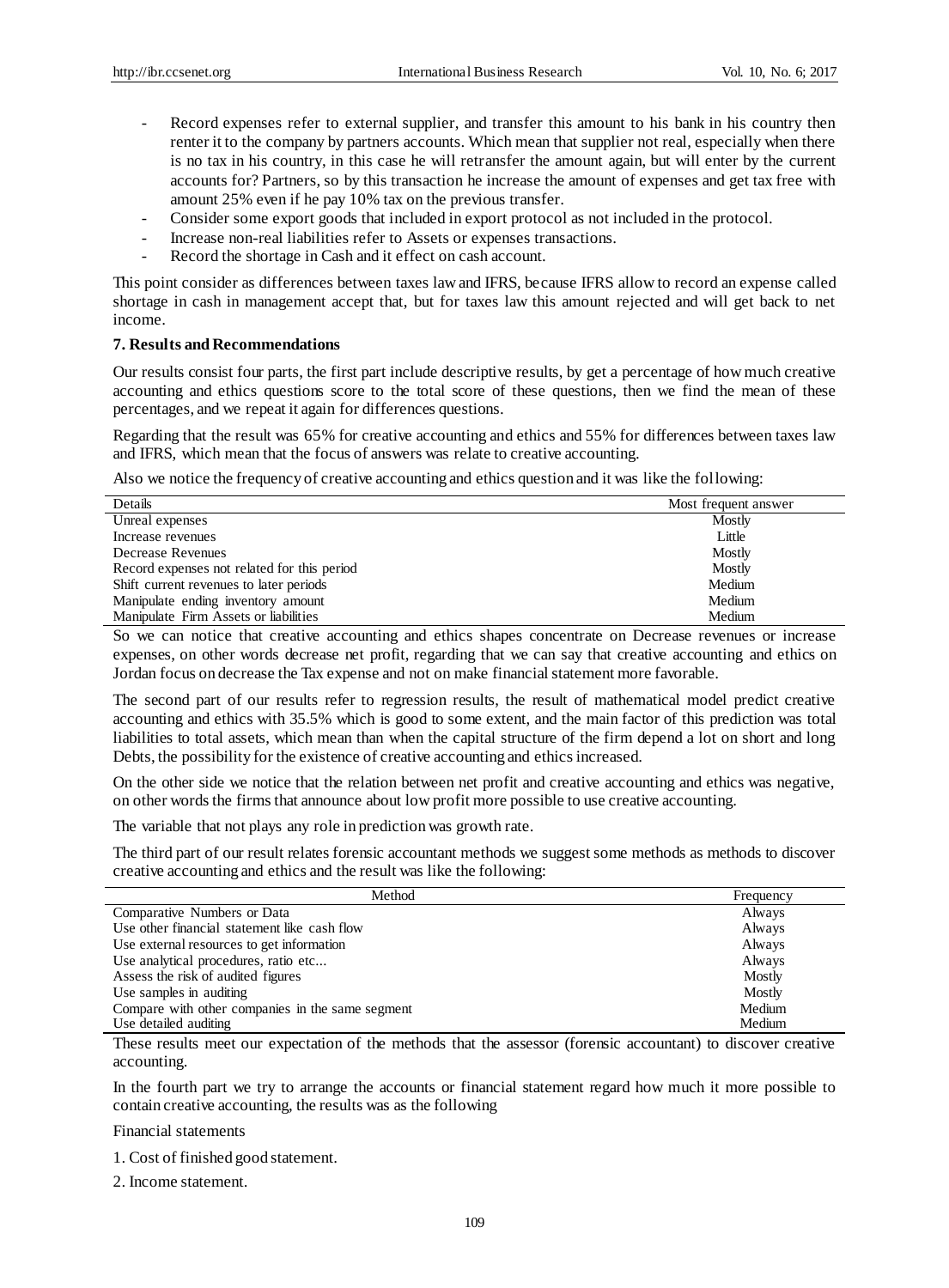## 3. Balance sheet.

4. Cash flow.

## Accounts:

- Inventory.
- Expenses.
- Revenues.
- Account receivables.
- Account payable.
- Assets.
- Cash.
- Others.

As we notice the most statement that contain creative is Cost of finished goods and this look logically, because if we look to accounts, we will see the inventory on the top of accounts, that contain creative accounting and ethics, also then second statement which is income statement, look sequence with accounts No. two and three, revenues and expenses, then we can say that the focus in Jordan in few on Balance sheet and the accounts relate with.

Lastly we recommend for future research the following:

- 1- The necessity of the awareness for accounting ethics and creative accounting with what's related to the importance of the most convenient planning and the importance of analytical revision in tax law with what corresponds with the goals on which tax auditing has been used in order to achieve harmony between IFRS and tax legislations.
- 2- Find clearer relation to link between the variables of this study and the existence of creative accounting, for the time being this is the only way to link between financial figures and creative accounting, but we thing it still have argument sides.
- 3- Try to find a clearer definition of creative accounting and ethics that can be translate into specific figures and say this consider creative and that not, we believe if we reach to that level, we can find the appropriate solution for creative accounting.
- 4- Increasing the coordination and collaboration between the legal association of accountants and the income and sales tax department (ISTD) for the purposes of standing on all the obstacles that occur without the acceptance of all the certified accounts from tax auditors in the patrol and without auditing from the ISTD.
- 5- The necessity of awareness for the tax and external auditors of income and sales taxes with the importance of international accounting standards.

## **References**

- Dutta, S., & Qintao, F. (2014). Equilibrium earnings management and managerial compensation in a multiperiod agency setting. *Review of Accounting Studies, 19*(3), 1047-1077. https://doi.org/10.1007/s11142-014-9279-6
- Effiok, S. O., & Eton, O. E. (2012). Creative accounting and managerial decision on selected financial institutions in Nigeria. *International Journal of Business, Research and Management (IJBRM), 3*(1), 35-47.
- Gigler, F., Kanodia, C., Sapra, H., & Venugopalan, R. (2009). Accounting conservatism and the \ efficiency of debt contracts. *Journal of Accounting Research, 47*(3), 767-797. https://doi.org/10.1111/j.1475-679X.2009.00336.x
- Gosh, S. (2010). Creative accounting: A fraudulent practice leading to corporate collapse. *Research and practice in social sciences, 6*(1), 1-15.
- Hillman, A. J., Withers, M. C., & Collins, B. J. (2009). Resource dependence theory: A review. *Journal of management, 35*(6), 1404-1427. https://doi.org/10.1177/0149206309343469
- Hofer, C., Jin, H., Swanson, R. D., Waller, M. A., & Williams, B. D. (2012). The impact of key retail accounts on supplier performance: A collaborative perspective of resource dependency theory. *Journal of Retailing, 88*(3), 412-420. https://doi.org/10.1016/j.jretai.2011.12.003
- Iraya, C., Mwangi, M., & Muchoki, G. W. (2015). The effect of corporate governance practices on earnings management of companies listed at the Nairobi securities exchange. *European Scientific Journal, 11*(1).